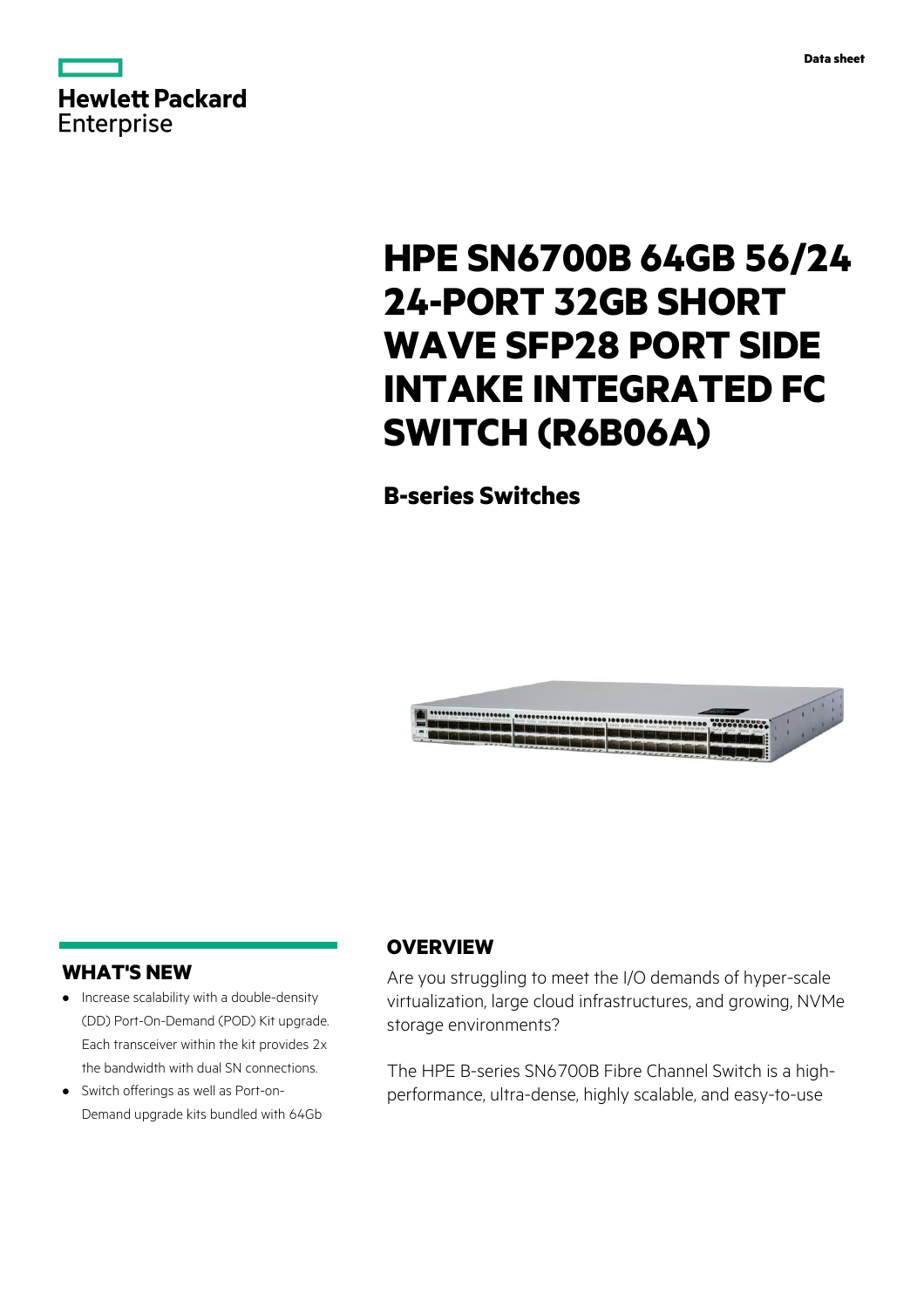optics.

- **·** HPE B-series Gen7 64Gb Fibre Channel Switch technology enables organizations to realize a self-learning, self-optimizing, and self-healing autonomous SAN.
- **·** HPE B-series Gen7 64Gb FC Switch technology combines powerful analytics and advanced automation capabilities to accelerate data access, adapt to evolving requirements, and drive 24x7 operations.

enterprise-class storage networking switch delivering Gen7 64Gb Fibre Channel (FC) capabilities. It is designed to support data growth, demanding workloads, and data center consolidation in small to large scale enterprise infrastructures. Delivering 64Gb performance, customized high port density, and integrated network sensors, it accelerates data access, adapts to evolving requirements, and drives 24x7 businesses. It can scale from 24 to 64 ports, all in an efficient 1U package. In addition, a simplified deployment process and a point-andclick user interface make the HPE B-series SN6700B Fibre Channel Switch easy to use.

### **FEATURES**

### **Increase Performance for Application and Solid State Storage Architectures**

The HPE B-series SN6700B Fibre Channel Switch delivers increased performance through a combination of improved throughput and low latency across 64Gb links in hyper-scale virtualization, large cloud infrastructures, and growing flash-based storage environments.

Improved performance of NVMe storage with 50% lower switching latency than 32Gb. Latency for locally switched ports is 460 ns including forward error correction (FEC). [1]

With 48 SFP+ ports and 8 DD ports, it can scale up to 64 device ports for an aggregate throughput of 4.096Tbps. [2]

### **Ultra-dense and Highly Scalable**

The HPE B-series SN6700B Fibre Channel Switch scales up to 64 device ports in an efficiently designed 1U form factor, delivering increased port density and space utilization for simplified scalability.

Each of the 48 SFP+ ports and 8 DD ports supports 8, 10, 16, 32, and 64Gb FC speeds.

Provides flexibility to utilize high-speed 64Gb and 32Gb optics on demand to meet growing data center needs and provide backward compatibility to older infrastructures.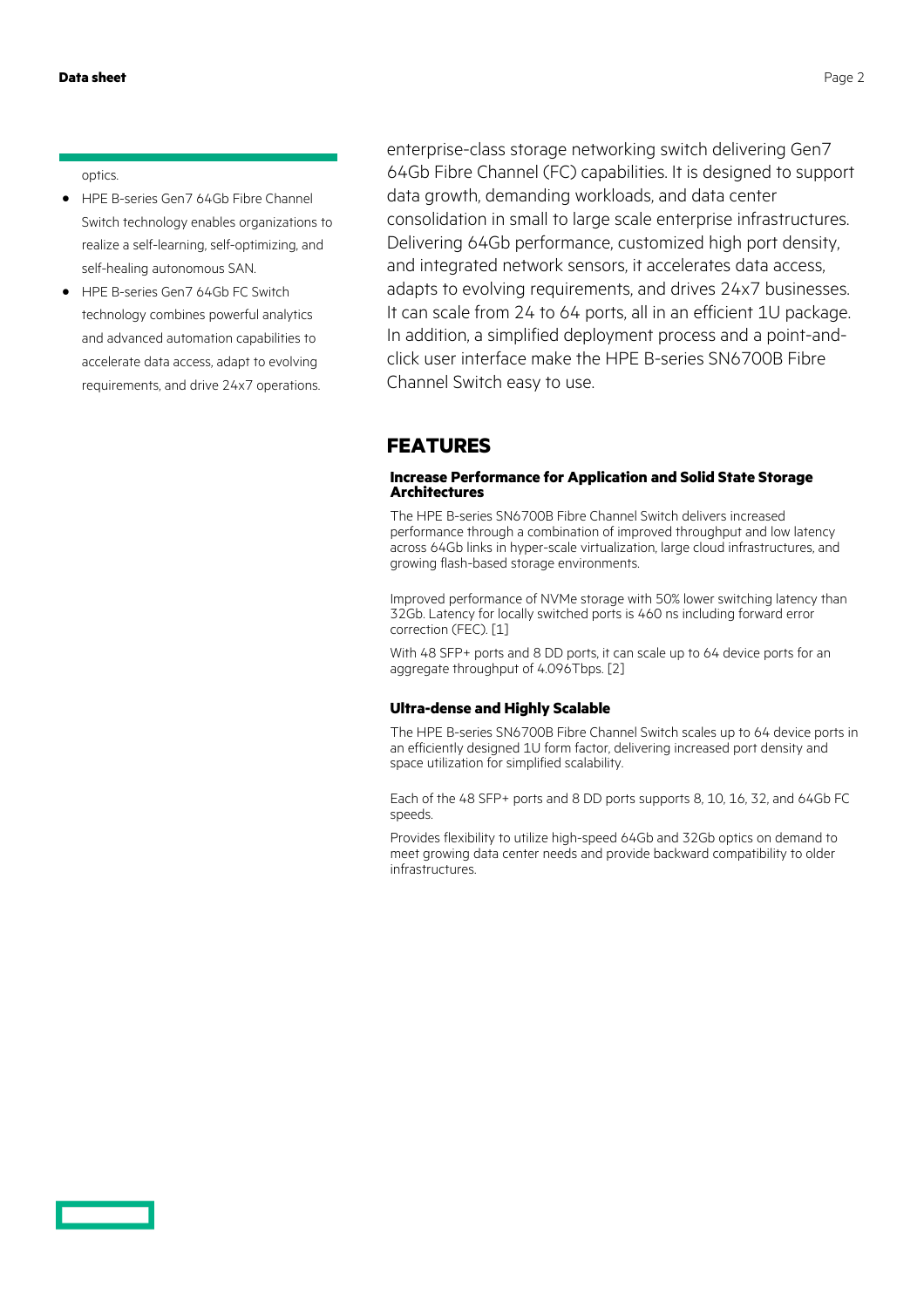# **Technical specifications HPE SN6700B 64Gb 56/24 24-port 32Gb Short Wave SFP28 Port Side Intake Integrated FC Switch**

| <b>Product Number</b>              | <b>R6B06A</b>                                                                                                                                                                    |
|------------------------------------|----------------------------------------------------------------------------------------------------------------------------------------------------------------------------------|
| <b>Port speed</b>                  | 64Gb                                                                                                                                                                             |
| Aggregate switch bandwidth         | 4.096 Tbps                                                                                                                                                                       |
| <b>Encryption capability</b>       | In-flight Encryption                                                                                                                                                             |
| <b>Protocol supported</b>          | Fibre Channel                                                                                                                                                                    |
| <b>Availability features</b>       | Hot code load. Ports-On-Demand with no downtime                                                                                                                                  |
| <b>Form factor</b>                 | 1U                                                                                                                                                                               |
| <b>Upgradability</b>               | 8-port Port-on-Demand upgrade kits are available to expand the number of active ports. The POD kits<br>include both a license to activate the ports as well as the transceivers. |
| <b>Software (optional)</b>         | HPE SANnav Management Software, HPE Network Orchestrator                                                                                                                         |
| <b>Product Dimensions (metric)</b> | 440 (W) x 43.9 (H) x 355.6 (D)                                                                                                                                                   |
| Weight                             | 7.17 kg with two power supply FRUs, without transceivers                                                                                                                         |